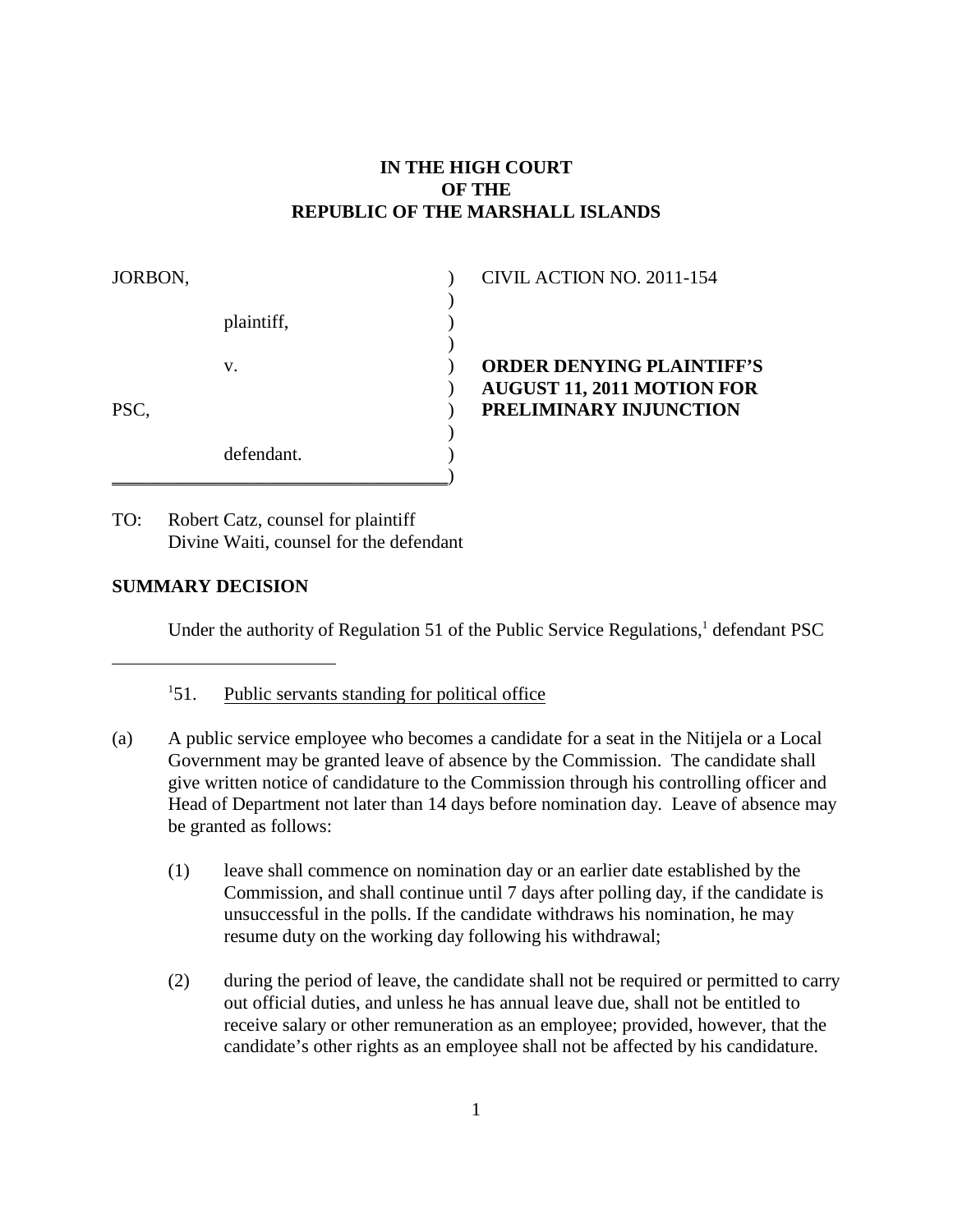issued a July 22, 2011 memorandum requiring public service employees, who run for a Nitijela or Local Government seat in the 2011 general election, to take leave from their work from the date they file their nomination papers (not later than July 29,  $2011<sup>2</sup>$ ) until one week after the date of the election (which this year is November 21, 2011). In his August 11, 2011 motion for a preliminary injunction *pendente lite* and other relief (Preliminary Injunction Motion), plaintiff Jorbon, a public service employee running for a Nitijela seat from Jaluit, moved this Court to restrain defendant PSC from enforcing Regulation 51, pending a decision at trial on the validity of the regulation and the mandatory leave imposed by the PSC. For the reasons set forth below, the Court **denies** plaintiff Jorbon's Preliminary Injunction Motion.

#### **PROCEDURAL BACKGROUND**

As explained below, the nature of the relief Jorbon seeks has evolved with each pleading, motion, reply, and arugment he has filed, including

(i) his August 4, 2011 "Complaint for Declaratory Judgment (Complaint),"

(ii) "Plaintiff Jack Jorbon's [August 4, 2011] Motion for a Declaratory Judgment . . .

(Declaratory Judgment Motion),"

(iii) the August 11, 2011 Preliminary Injunction Motion,

(iv) "Plaintiff's [August 25, 2011] Reply to Defendant's Response in Opposition . . .

(Reply),"

<sup>(</sup>b) A public service employee declared elected as a member of the Nitijela or a Local Government shall be deemed to have resigned from his employment in the Public Service from the date of such declaration.

 $A$ ccording to Defendant's Exhibit L the deadline for filing nomination papers was July 29, 2011.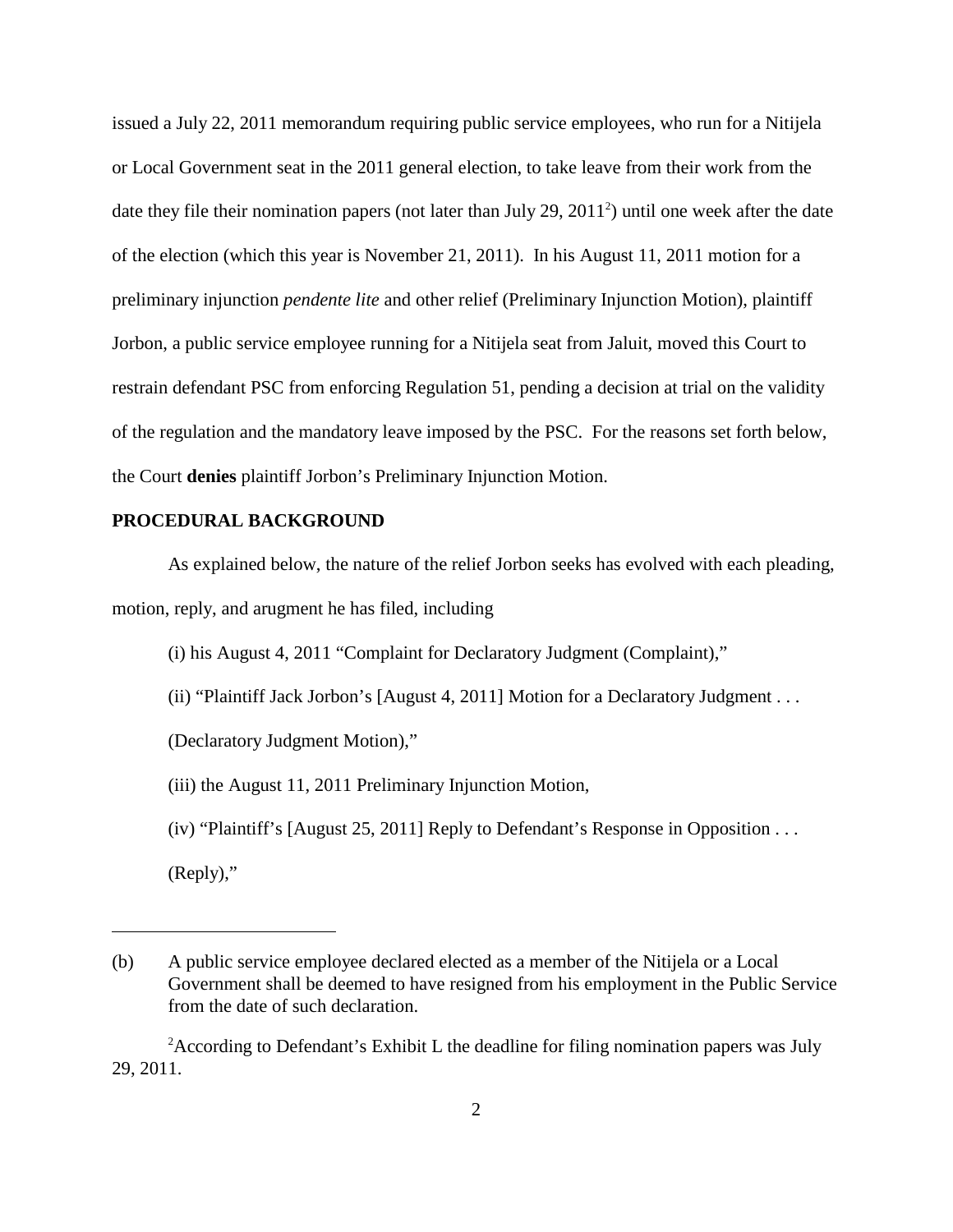(v) Jorbon's September 1, 2011 "Amended Complaint for a Declaratory Judgment (Amended Complaint)," and

(vi) "Plaintiff's [September 9, 2011] Final Argument in Support of a Preliminary Injunction . . . (Plaintiff's Final Argument)."

### **The Complaint**

In his Complaint, Jorbon argues that the mandatory leave imposed by the PSC under the

authority of Regulation 51 in its July 22, 2011 memorandum is not required by and is

inconsistent with Article IV, Section 5(1) of the Constitution<sup>3</sup> and Section 108(2) of the Elections

and Referenda Act 1980 (Elections Act)<sup>4</sup>.

### **The Declaratory Judgment Motion**

In his Declaratory Judgment Motion, Jorbon seems to argue that the mandatory leave

imposed by the PSC also is inconsistent with Regulation 51.

## **The Preliminary Injunction Motion**

In his Preliminary Injunction Motion, Jorbon reverts to the argument he first made in his

Complaint and seeks to enjoin the PSC from enforcing its Regulation 51, arguing Regulation 51

conflicts with both the Constitution and the Elections Act and is invalid to the extent that the

<sup>&</sup>lt;sup>3"</sup>Employees of the Public Service who become candidates for election as members of the Nitijela shall be granted leave of absence for the purposes of their candidature in accordance with any conditions prescribed by law." Const. Art. IV, Sec. 5(1).

<sup>&</sup>lt;sup>4"</sup>In accordance with Article IV Section 5 of the Constitution of the Marshall Islands, every Public Service employee who becomes a candidate for election as a member of Nitijela shall be granted leave of absence. That leave of absence shall commence on the date that the candidate certifies to the Chief Electoral Officer in the certificate prescribed by Section 145(1)(c) that he is willing and qualified to stand for election. If any Public Service employee is declared elected as a member of Nitijela, he shall be deemed to have resigned from his employment in the Public Service." 2 MIRC 108(2).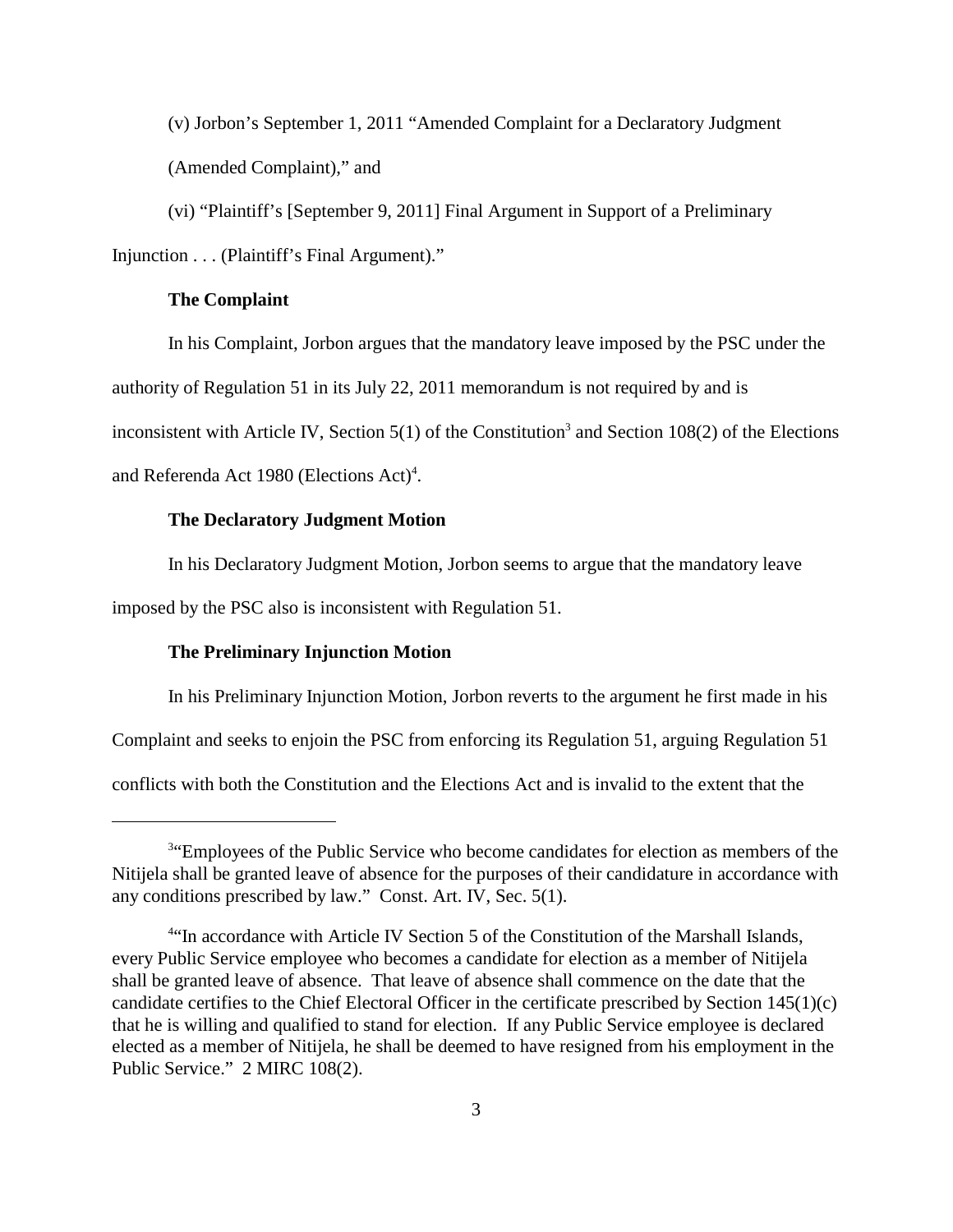regulation requires Jorbon, as a candidate for the Nitijela, to take leave from his public service employment as an assistant attorney general.

### **The Reply**

In his Reply to the PSC's opposition, Jorbon expanded his grounds for relief, claiming Regulation 51 also treats public service employees who run for office differently from incumbent Nitijela members in violation of the public service employees' right to participate in the electoral process, to equal protection, and to substantive due process. That is, not only is mandatory leave under Regulation 51 inconsistent with the Constitution and Elections Act, but public service employees who run for office are required to take leave on or before July 29, 2011, while the Nitijela is dissolved on September 30, 2011. Const. Art. IV, Sec. 12(2).

# **The Amended Complaint**

In his Amended Complaint, Jorbon asserts that under Section 109 of the Administrative Procedures Act, 6 MIRC Chp. 1 (APA), he has the right to bring an action for a declaratory judgment to challenge the validity of Regulation 51. Jorbon more clearly asserts that Regulation 51 violates his right to participate in the electoral process (Const. Art. II, Sec. 14(2)), his right to expression and association (Const. Art. II, Sec. 1(1)), his right to equal protection (Const. Art. II, Sec. 12), and his right to substantive due process. At this point, it appears that Jorbon argues either (i) the PSC cannot require him to take leave as a candidate for the Nitijela or (ii) if the PSC can require him to take leave, the PSC cannot require him to take leave prior to September 30, when the Nitijela dissolves.

### **The Plaintiff's Final Argument**

In Plaintiff's Final Argument, Jorbon argues the following four points in support of his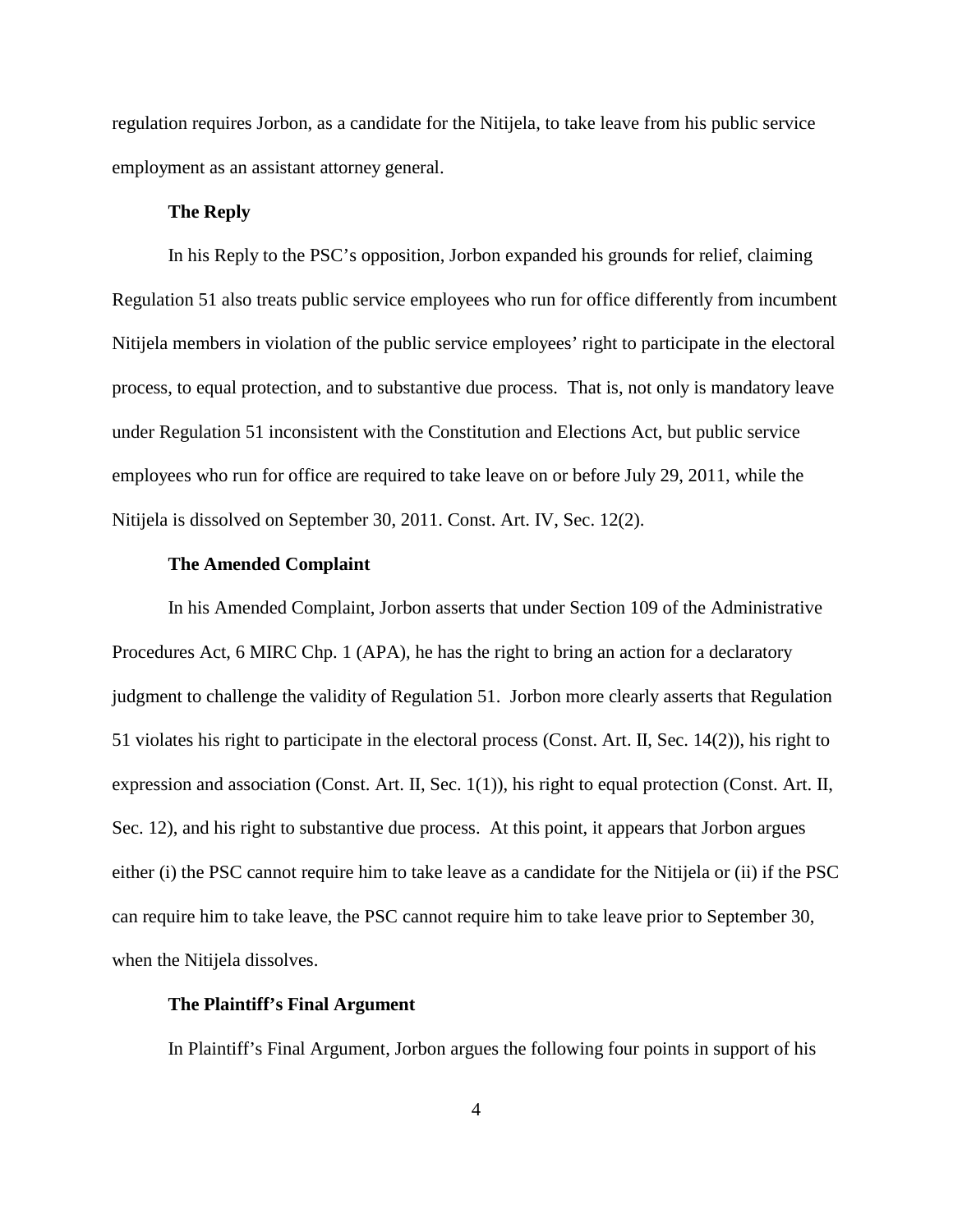Preliminary Injunction Motion.

First, Jorbon has established a strong likelihood of success on the merits at trial, because the PSC did not adhere to the APA's notice and comment provisions in issuing its July 22, 2011 memorandum requiring public service employees to take leave upon filing their nomination papers.

Second, absent issuance of the injunction, Jorbon will be irreparably harmed in that he will have to withdraw his candidacy and return to work for financial reasons.

Third, because the PSC's July 22, 2011 memorandum is void, the leave/nomination date would revert back to the date set by the PSC's September 11, 2007 memorandum (Defendant's Exhibit D), which date apparently is September 19, 2007 (see Defendant's Exhibit E). Further Jorbon is entitled to back pay for the days he was on leave prior to September 19.

Fourth, since the PSC's July 22, 2011 memorandum is void under the APA, granting the preliminary injunction pending trial would be in the public interest.

## **The PSC's Opposition**

The PSC denies Jorbon's claims in the following pleadings, responses, and arguments: (i) the "[PSC's August 17, 2011] Opposition to Plaintiff's Motion for Preliminary Injunction,"

(ii) the "[PSC's September 9, 2011] Answer to Plaintiff's Complaint for Declaratory Judgment" and attachments (Answer), and

(iii) the "[PSC's September 9, 2011] Final Argument Opposing Plaintiff's Motion for Preliminary Injunction."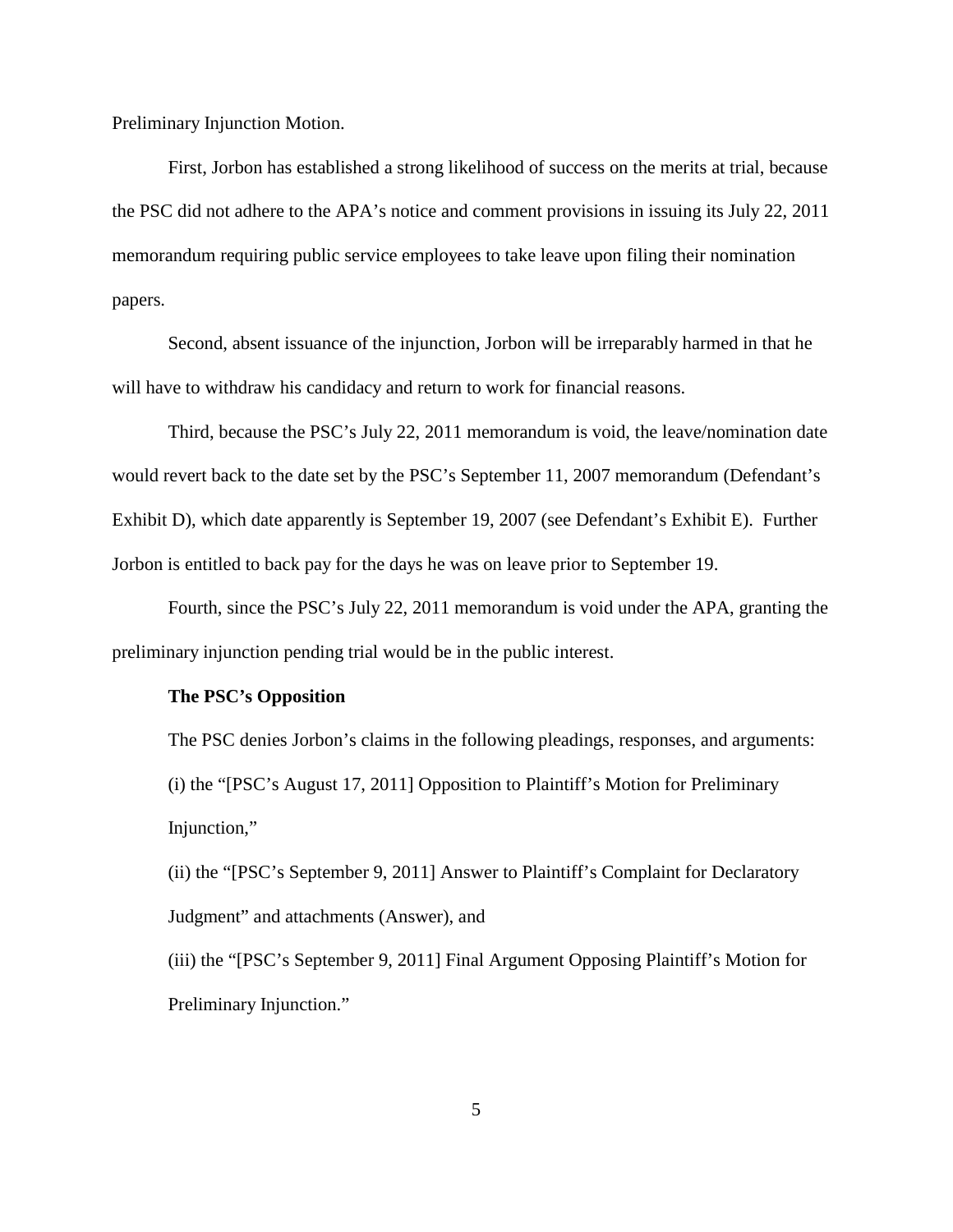### **FACTUAL BACKGROUND**

Key to Jorbon's argument for a preliminary injunction is his statement of the facts regarding the 2003 and 2007 general elections, as well as the 2011 general election. Jorbon sets forth the factual basis for his case in paragraphs 4 through 7 of the Amended Complaint. Unfortunately, his factual allegations are either inconsistent with his and the PSC's exhibits or are incomplete.

## **The 2003 Election**

In paragraph 4 of the Amended Complaint, Jorbon states that the PSC's September 17, 2003 memorandum, Plaintiff's Exhibit A, reminds candidates that they must take leave on the date the Nitijela was dissolved. That date would have been September 30, 2003. Const. Art. IV, Sec. 12(2) (Pursuant to the Constitution, the Nitijela dissolves on September 30.) This, however, is not what the memorandum, Plaintiff's Exhibit A, states. The September 17, 2003 memorandum states that "each candidate must vacate his duty station and be on leave of absence effective immediately [i.e., September 17, 2003]. . . ." Moreover, defendant PSC's Exhibit B, an August 29, 2003 memorandum from Jorbon to the Attorney General, states that Jorbon will go on leave effective September 15, 2003.

#### **The 2007 Election**

In paragraph 5 of the Amended Complaint, Jorbon states that on September 11, 2007, the PSC issued a memorandum, Plaintiff's Exhibit B, again reminding candidates that they must take leave on the date the Nitijela was dissolved [i.e., September 30]. However, again this is not what the memorandum, Plaintiff's Exhibit B, states. It states that "[l]eave of absence shall commence on the day a nomination is filed. . . ." Defendant's Exhibit I, a letter from Jorbon's head-of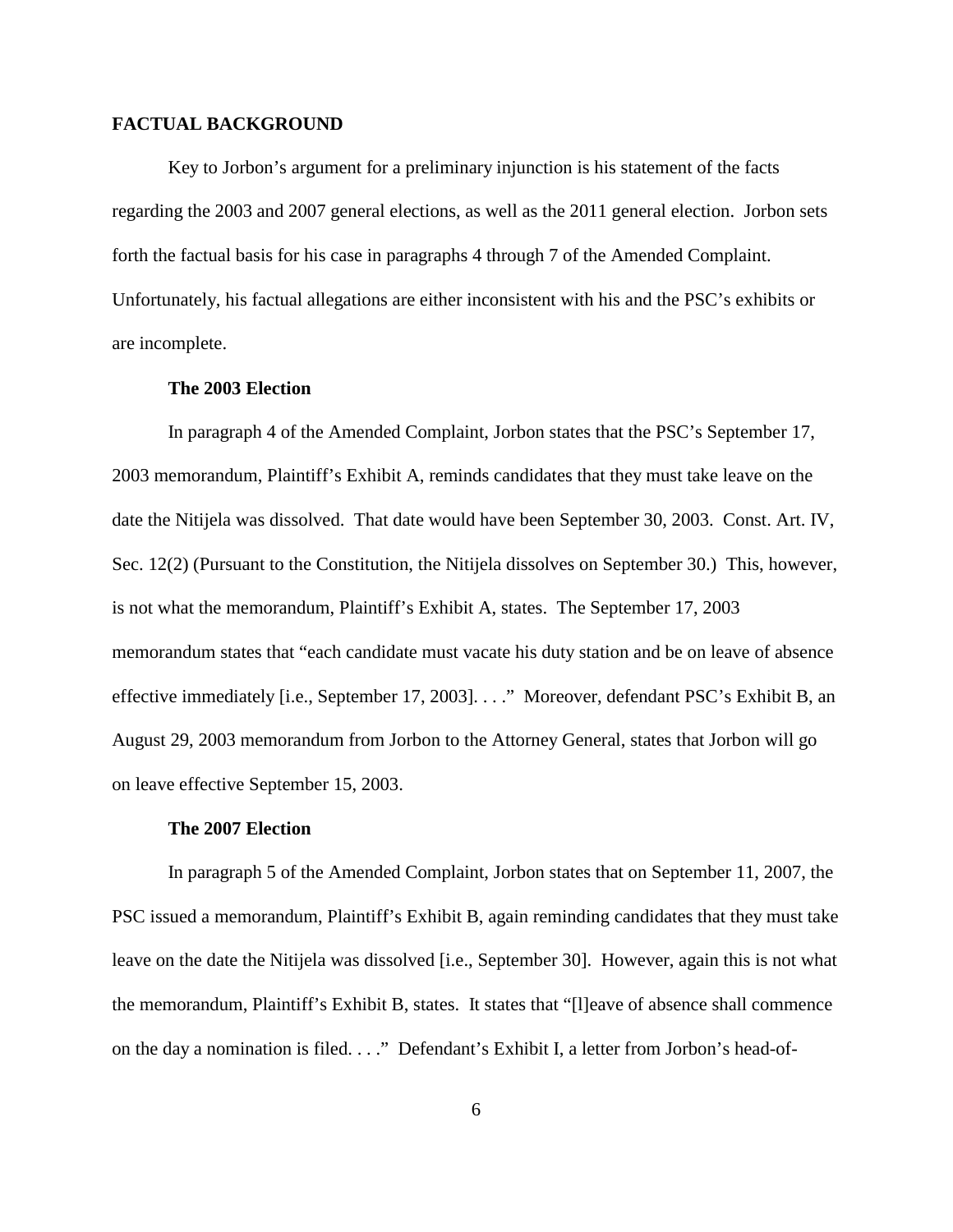department to the PSC, tends to show that Jorbon commenced his leave on September 20, 2007.

#### **The 2011 Election**

In paragraph 6 of the Amended Complaint, Jorbon states that on July 22, 2011, the PSC issued a memorandum, Plaintiff's Exhibit C, "reminding candidates for public office who are employed as public servants that they must take a leave of absence from their public employment effective the date [BLANK]." Jorbon does not finish the sentence. However, the PSC's 2011 memorandum, Plaintiff's Exhibit C, reads the same as its 2007 memorandum: "[l]eave of absence shall commence on the day a nomination is filed.  $\dots$  " — presumably, on or before July 29, 2011, the deadline for filing nominations.

In paragraph 7 of the Amended Complaint, Jorbon states that on July 27, 2011, when he declared his candidacy to run for the Nitijela he was unaware that the PSC had changed its policy from that requiring public service employees to take leave of absence when the Nitijela was dissolved. However, as noted above, Jorbon's and the PSC's exhibits show that it was not the PSC's policy to require public service employees to take leave from the day the Nitijela dissolved, September 30. Instead, in 2003 and 2007, leave commenced from an earlier date (*see* Plaintiff's Exhibits A and B and Defendant's Exhibits B and I).

#### **Regulation 51 remained unchanged; instead, the nomination date changed.**

Not only do Jorbon's own exhibits demonstrates his factual allegations are false or incomplete, but also the PSC's Answer and exhibits demonstrate that Regulation 51 has been substantially the same since 1984 (*see* Defendant's Exhibit G). The change from election-toelection in the date public service employees must take leave appears to be the result of the Chief

7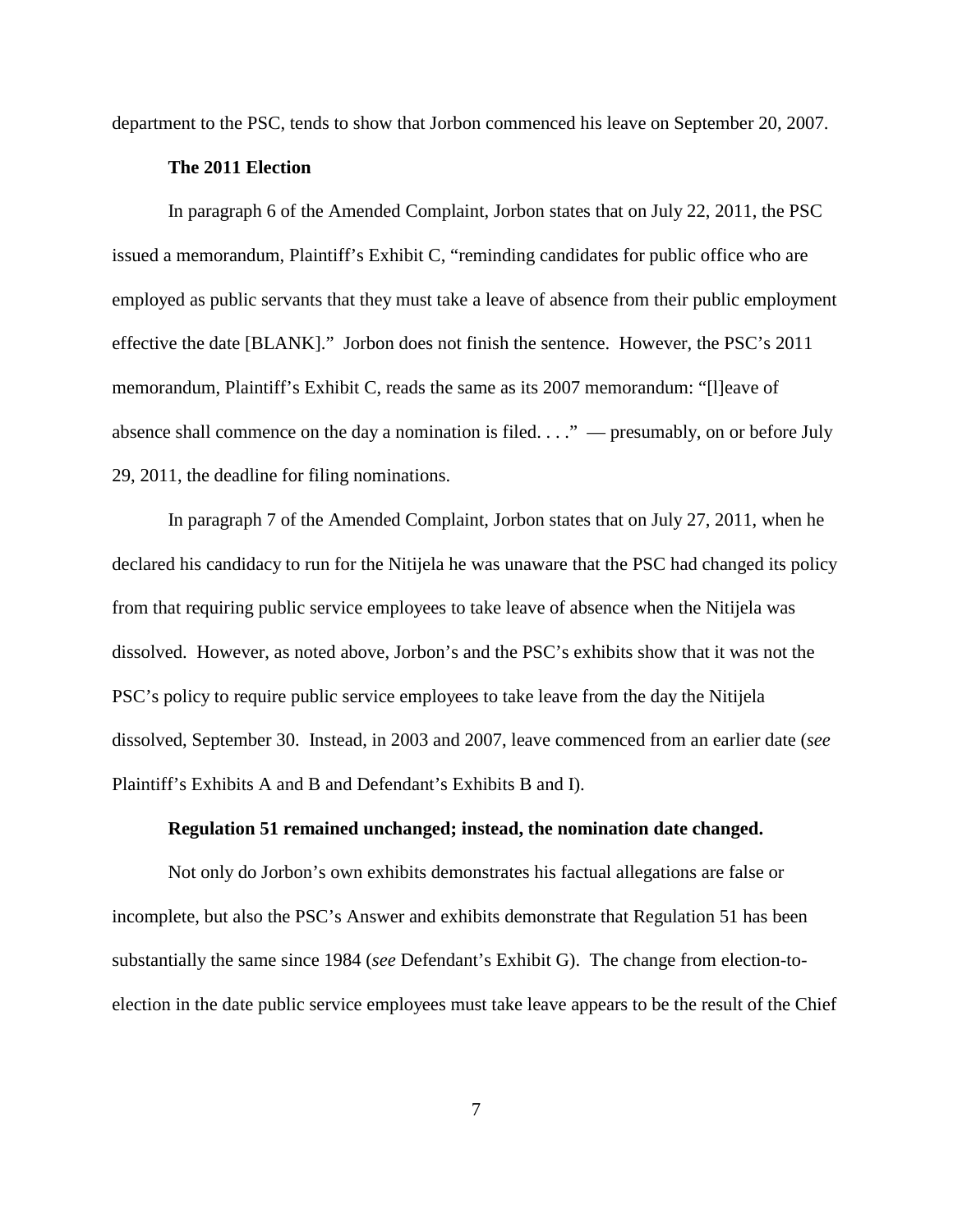Electoral Officer changing the nomination date,<sup>5</sup> not the result of defendant PSC changing Regulation 51, the PSC's memorandums to public service employees, or the PSC's policies.

Jorbon's Amended Complaint and Plaintiff's Final Argument appear to be based upon an erroneous set of facts.

# **LEGAL STANDARD**

At this stage in the litigation, the Court is not called upon to determine who is right or wrong on the ultimate issues: "Can the PSC require that public service employee take leave to run for the Nitijela? And if so, can the PSC require that public service employees take leave prior to the date the Nitijela dissolves?" Instead, the Court is called to determine whether it should by order restrain the PSC (pending a full trial on the merits) from requiring that public service employees to take leave. Such a restraint is called a preliminary injunction.

In considering motions for preliminary injunctions, the High Court in the past has applied the standard set forth in *Madrainglai v. Emesiochel*, 6 TTR 440, 447 (Tr. Div. 1974):

> that the court must consider 'the relative importance of the rights asserted, the acts sought to be enjoined, the irreparable nature of the injury allegedly flowing from the denial of preliminary relief, probability of ultimate success or failure of the suit, and balancing of damages and conveniences generally.' (*internal citations omitted*.)

In cases where the public interest is involved, the court also must examine whether the public interest favors the plaintiff. *Fund for Animals, Inc. v. Lujan*, 962 F.2d 1391, 1400 (9th Cir. 1992); *Caribbean Marine Servs., Co. v. Baldrige*, 844 F.2d 668, 674 (9th Cir. 1988).

<sup>&</sup>lt;sup>5</sup>See Section 146(1) of the Elections Act, 2 MIRC 146(1).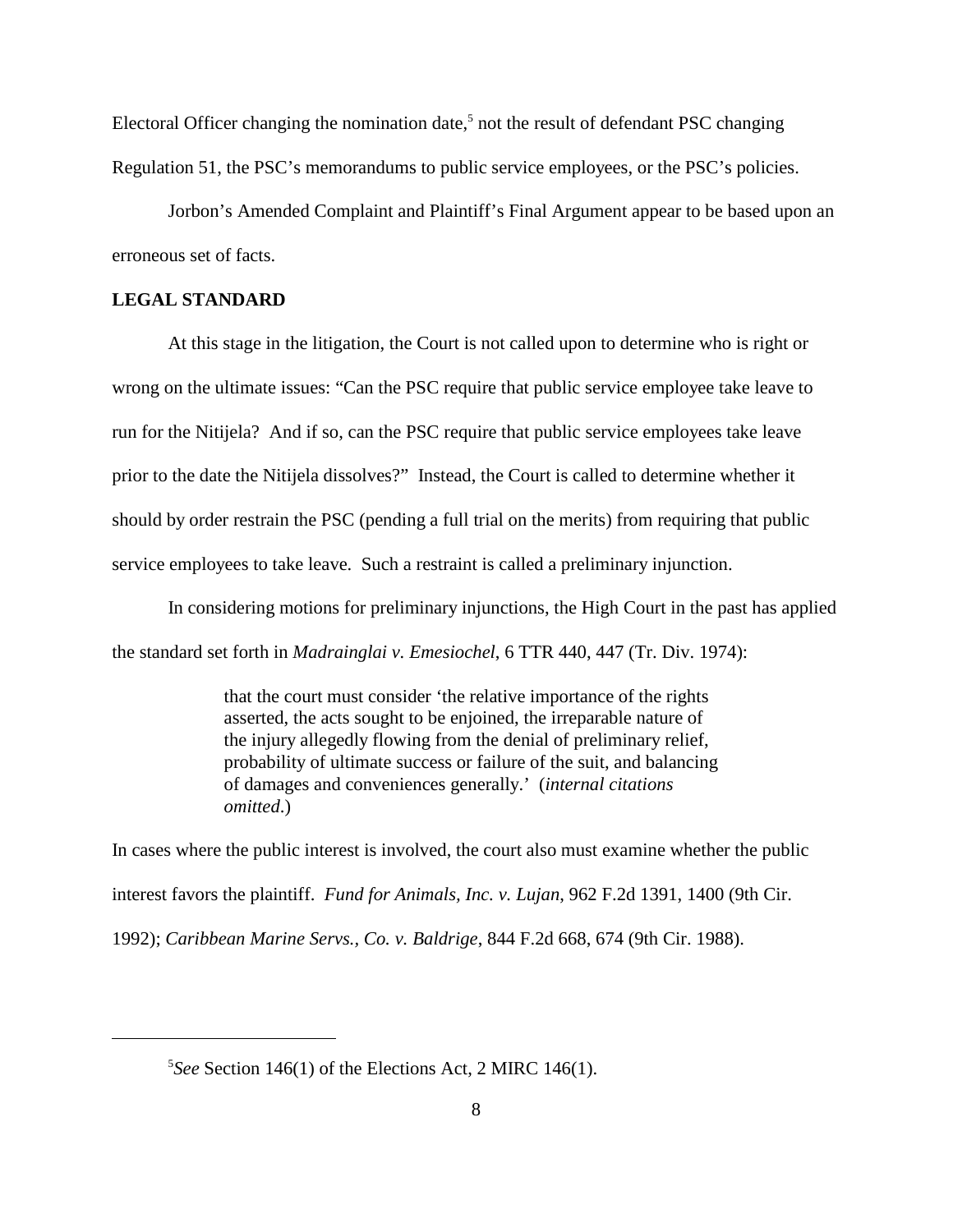#### **APPLICATION OF THE LEGAL STANDARD**

With respect to the first criterion — the relative importance of the rights asserted — the Court recognizes that the rights asserted by Jorbon, the right to participate in the electoral process as a candidate, the right to freedom of expression and association, the right to equal protection, and the right to substantive due process, are all important rights. However, the PSC's interest in insulating Government offices from politics and election campaigning also is very important.<sup>6</sup> Accordingly, this factor does not weigh for or against granting the injunction.

With respect to the second criterion — the acts sought to be enjoined — two questions arise: (1) Can the Court enjoin the PSC from imposing mandatory leave on public service employees running for the Nitijela? and (2) If the PSC can impose mandatory leave, can the Court enjoin the PSC from setting a leave date prior to the September 30 dissolution of the Nitijela.

The answer to the first questions appears to be yes. Under the proper circumstances, the courts have the power to enjoin government action. However, just because the Court has the power does not mean it should exercise it.

The answer to the second question is not as clear. Although under Regulation 51, the PSC requires that Jorbon take leave not later that the nomination date deadline, it is the Chief Electoral Officer, $\frac{7}{1}$  not the PSC, that sets the nomination deadline date. In this regard, it appears that the PSC has not changed its practices since 1984. That is, the PSC has not changed the status quo to Jorbon's detriment. It appears that the Chief Electoral Officer is the one

 ${}^{6}$ See 44 A.L.R. Fed. 306, § 2[a] (Originally published in 1979).

<sup>&</sup>lt;sup>7</sup>See Section 145 of the Elections Act.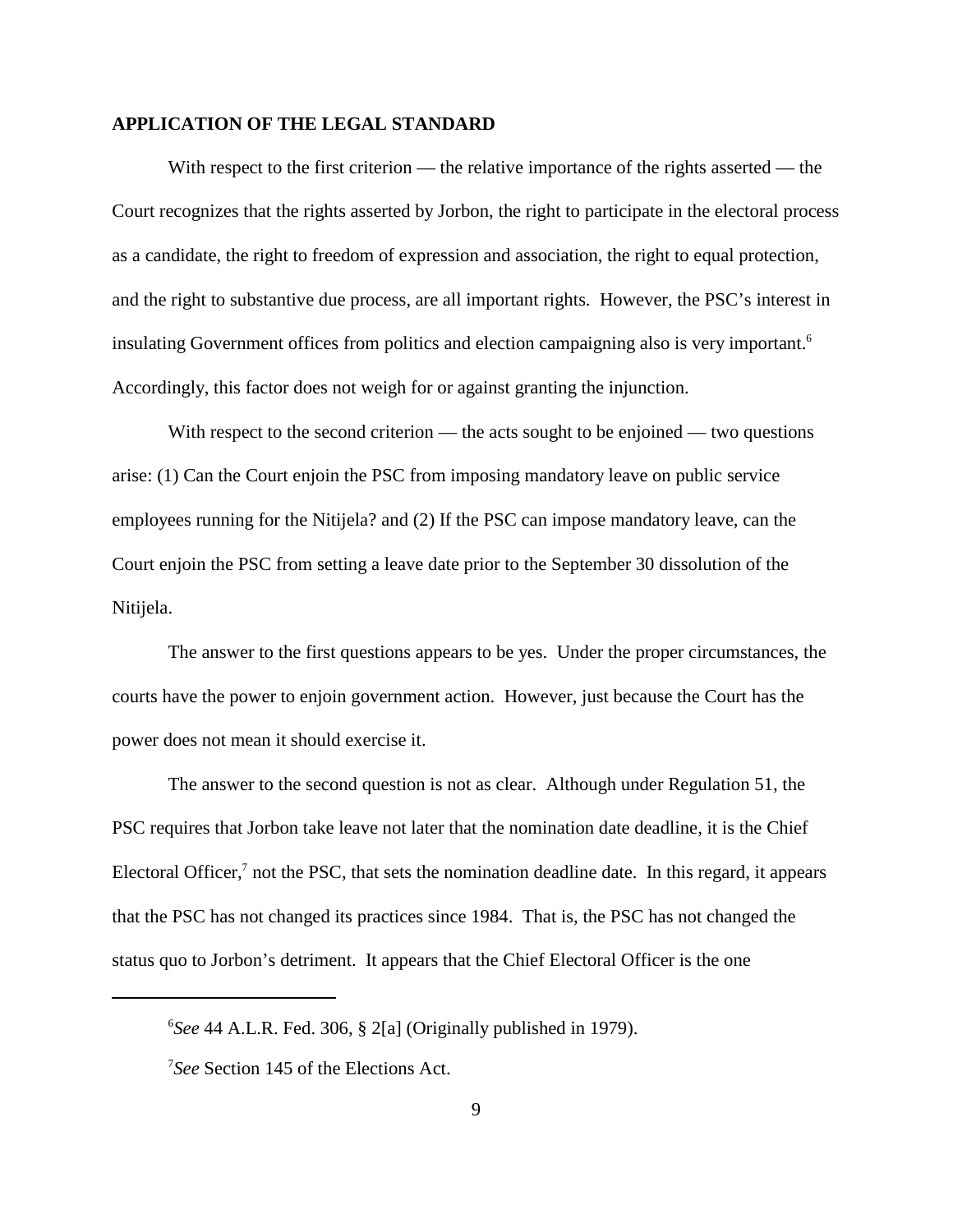responsible for this year's nomination date being earlier than that set for 2007 and 2003. As the purpose of granting a preliminary injunction is to maintain the last undisputed status quo, there is nothing the Court can do to make the PSC change the 2011 nomination date back to the 2007 or the 2003 date. The PSC does not have the power to do so. Hence this factor weighs against granting the requested injunction against the PSC.

With respect to the third criterion — the irreparable nature of injury allegedly flowing from the denial of preliminary relief — Jorbon has failed to establish that he will be irreparably harmed if the Court does not issue the requested injunction. That is, Jorbon has failed to establish that he has or will suffer any harm that the Court cannot later remedy in a judgment on the merits. This factor weighs against an injunction. Jorbon claims that when his paid-leave runs out, he will have to end his campaign to support his family. However, Jorbon has not established when his paid-leave ends, that when it ends he cannot continue his campaign, and that money damages would not provide adequate relief, if he prevails. Moreover, Jorbon knew what he was getting into when he filed his nomination papers on July 27. Jorbon has gone through the nomination process at least twice before in 2003 and 2007.

The fourth criterion — the probability of ultimate success or failure of the suit — also does not support issuance of an interlocutory injunction. Jorbon has failed to establish "a strong likelihood or 'reasonable certainty' that he will prevail on the merits at a final hearing." Guerrero v. Johnson, 6 TTR 124, 130 (Tr. Div. 1972) (citing *Sierra Club v. Hickel*, 433 F.2d 24  $(9<sup>th</sup> Cir. 1970)$ . This is true for two reasons.

First, Jorbon has not established by a "strong likelihood" or "reasonable certainty" that he will prevail on the interpretation of the word "shall" in Section 5(1) of the Constitution. Section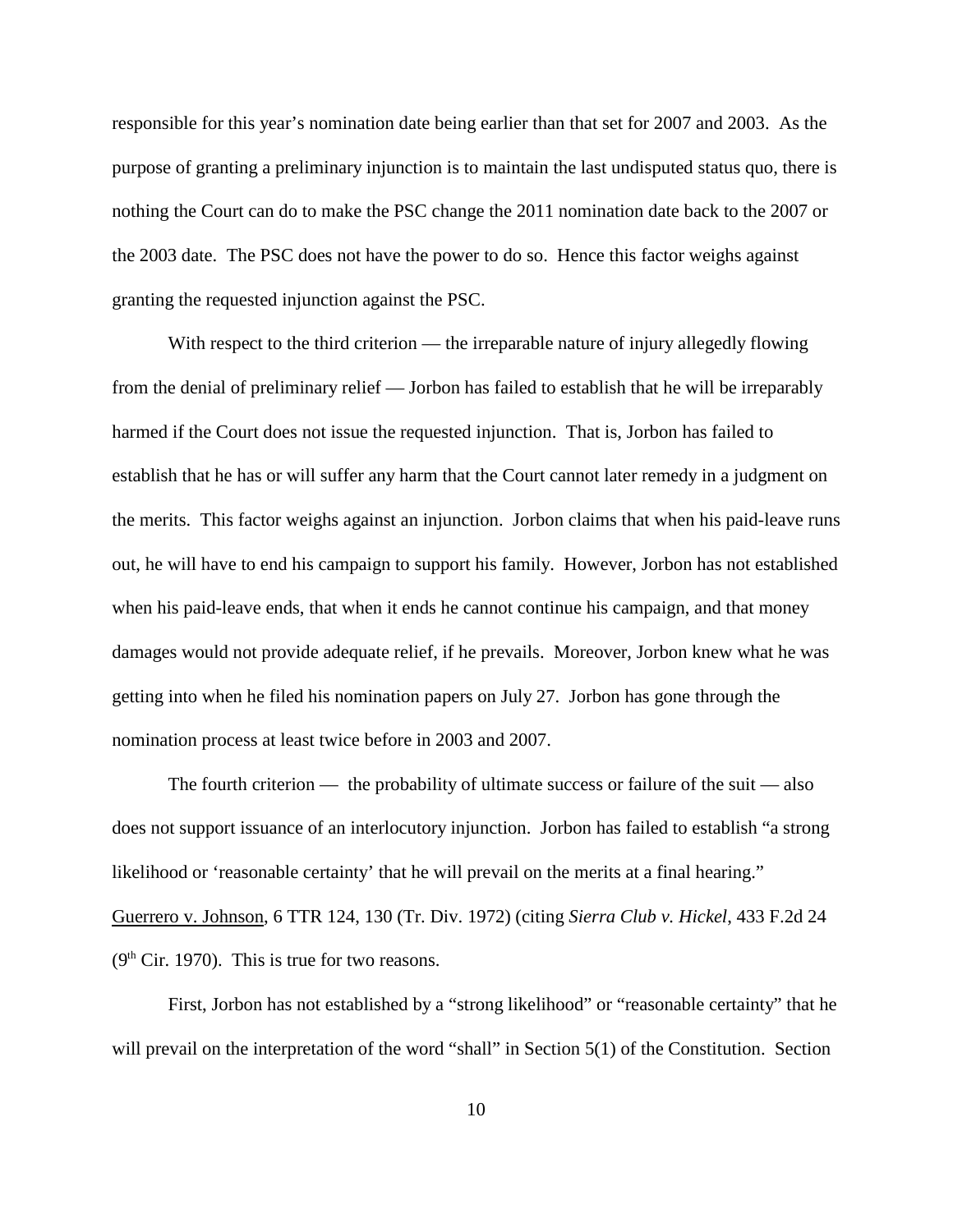5(1) reads as follows: "Employees of the Public Service who become candidates for election as members of the Nitijela shall be granted leave of absence for the purposes of their candidature in accordance with any conditions prescribed by law (emphasis added)." The PSC reads "shall" in Section 5(1) as stating public service employees who become candidates for office "must" take leave. Whereas, Jorbon argues the Court should read "shall" as "must" only if the subject public service employee requests leave. However, it is well-established that a government may place restrictions upon the political activities of its employees, including a prohibition against running for office.<sup>8</sup>

Second, Jorbon has not, and cannot, prove the PSC is responsible for changing the nomination date or setting it prior to September 30. As explained above, it is the Chief Electoral Officer who sets the nomination date.

With respect to the fifth criterion – the balancing of damages and conveniences – the Court finds that the balance favors not granting an interlocutory injunction. The Government is in the middle of trying to organize the November 2011 general election. Changing the leave policy or nomination date would be inviting chaos. The November 2007 general election is generally considered to have been a mess. It is all the more important that the November 2011 general election proceed smoothly. On the other hand, the plaintiff's case is not compelling. He does not seem to be able to get his facts straight.

The sixth criterion — the benefit or harm to the public interest — does not require the

*See* 44 A.L.R. Fed. 306, § 3[a] (Originally published in 1979) ("Thus, in *United States* <sup>8</sup> *Civil Service Com. v National Asso. of Letter Carriers* (1973) 413 US 548, 37 L.Ed. 2d 796, 93 S. Ct. 2880, the Supreme Court stated that neither the First Amendment nor any other provision of the Constitution invalidates a law barring partisan political conduct by federal employees, including becoming a partisan candidate for, or campaigning for, an elective public office.")